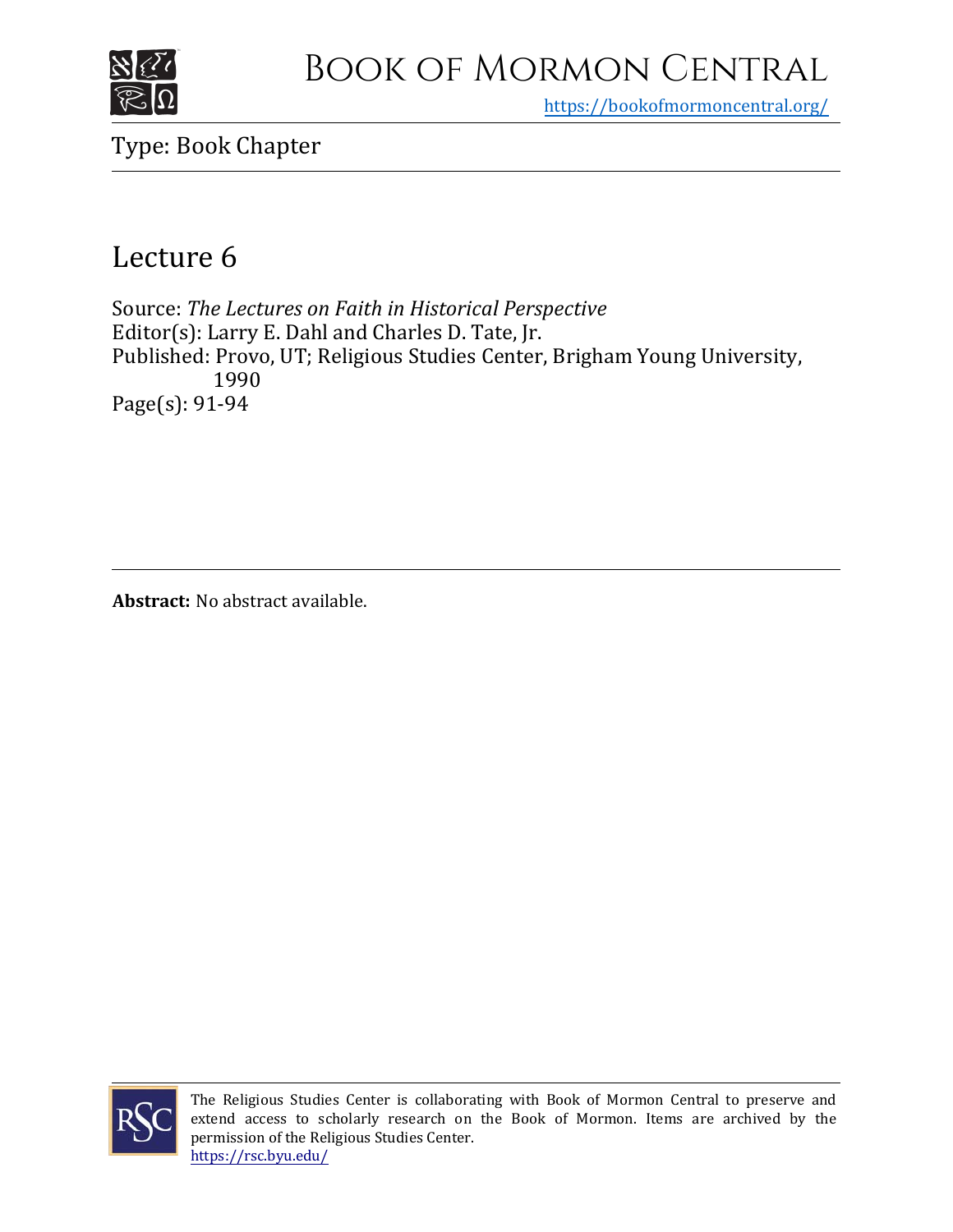## Lecture 6 ON FAITH

1. Having treated the ideas of the character, perfections, and attributes of God in the preceding lectures, we next proceed to treat the knowledge which persons must have that the course of life which they pursue is according to the will of God, so they may be enabled to exercise faith in him unto life and salvation.

2. This knowledge supplies an important place in revealed religion; for it was by reason of it that the ancients were enabled to endure "as seeing him who is invisible" (Heb 11:27). It is essential for any person to have an actual knowledge that the course of life which he is pursuing is according to the will of God to enable him to have that confidence in God without which no person can obtain eternal life. It was this that enabled the ancient Saints to endure all their afflictions and persecutions and to take joyfully the spoiling of their goods, knowing (not believing merely) that they had a more enduring substance (Heb 10:34).

3. Having the assurance that they were pursuing a course which was agreeable to the will of God, they were enabled to take not only the spoiling of their goods and the wasting of their substance joyfully, but also to suffer death in its most horrid forms, knowing (not merely believing) that when this "earthly house of this tabernacle [was]' dissolved, we have a building of

<sup>\*</sup> Bracketed material in 1835 edition, but without brackets.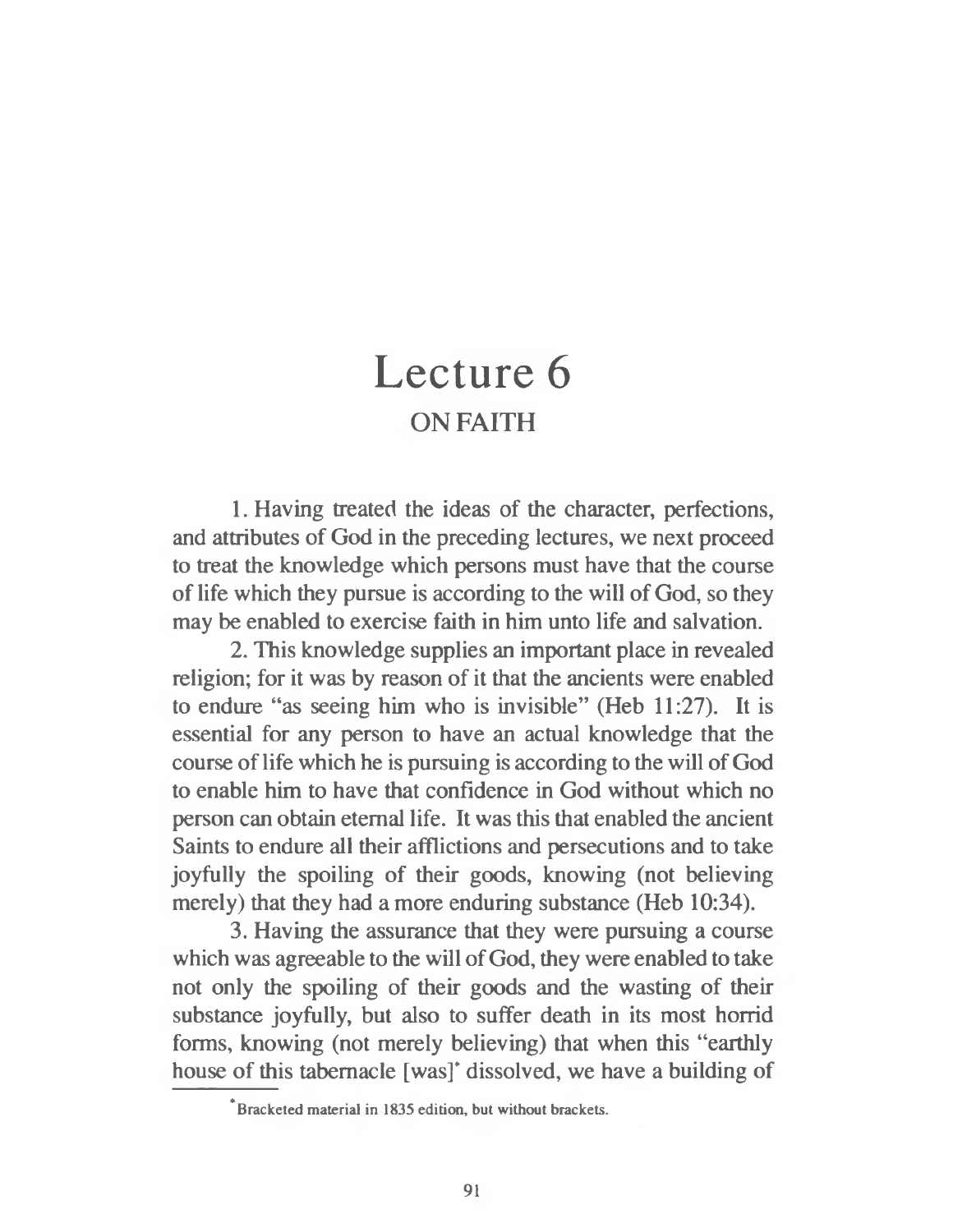God, an house not made with hands, eternal in the heavens" (2 Cor 5:1).

4. Such was and always will be the situation of the Saints of God. Unless they have an actual knowledge that the course they are pursuing is according to the will of God, they will grow weary in their minds and faint. For such has been and always will be the opposition in the hearts of unbelievers and those who know not God against the pure and unadulterated religion of heaven (the only thing which ensures eternal life). They will persecute to the uttermost all who worship God according to his revelations, receive the truth in the love of it, and submit themselves to be guided and directed by his will. And they will drive them to such extremities that nothing short of an actual knowledge of their being the favorites of heaven and of their having embraced that order of things which God has established for the redemption of man will enable them to exercise that confidence in him necessary for them to overcome the world and obtain that crown of glory which is laid up for them that fear God.

5. For a man to lay down his all—his character and reputation, his honor and applause, his good name among men, his houses, his lands, his brothers and sisters, his wife and children, and even his own life also, counting all things but filth and dross for the excellency of the knowledge of Jesus Christ—requires more than mere belief or supposition that he is doing the will of God. It requires actual knowledge, realizing that when these sufferings are ended, he will enter into eternal rest and be a partaker of the glory of God.

6. For unless a person does know that he is walking according to the will of God, it would be offering an insult to the dignity of the Creator were he to say that he would be a partaker of his glory when he should be done with the things of this life. But when he has this knowledge and most assuredly knows that he is doing the will of God, his confidence can be equally strong that he will be a partaker of the glory of God.

7. Let us here observe that a religion that does not require the sacrifice of all things never has power sufficient to produce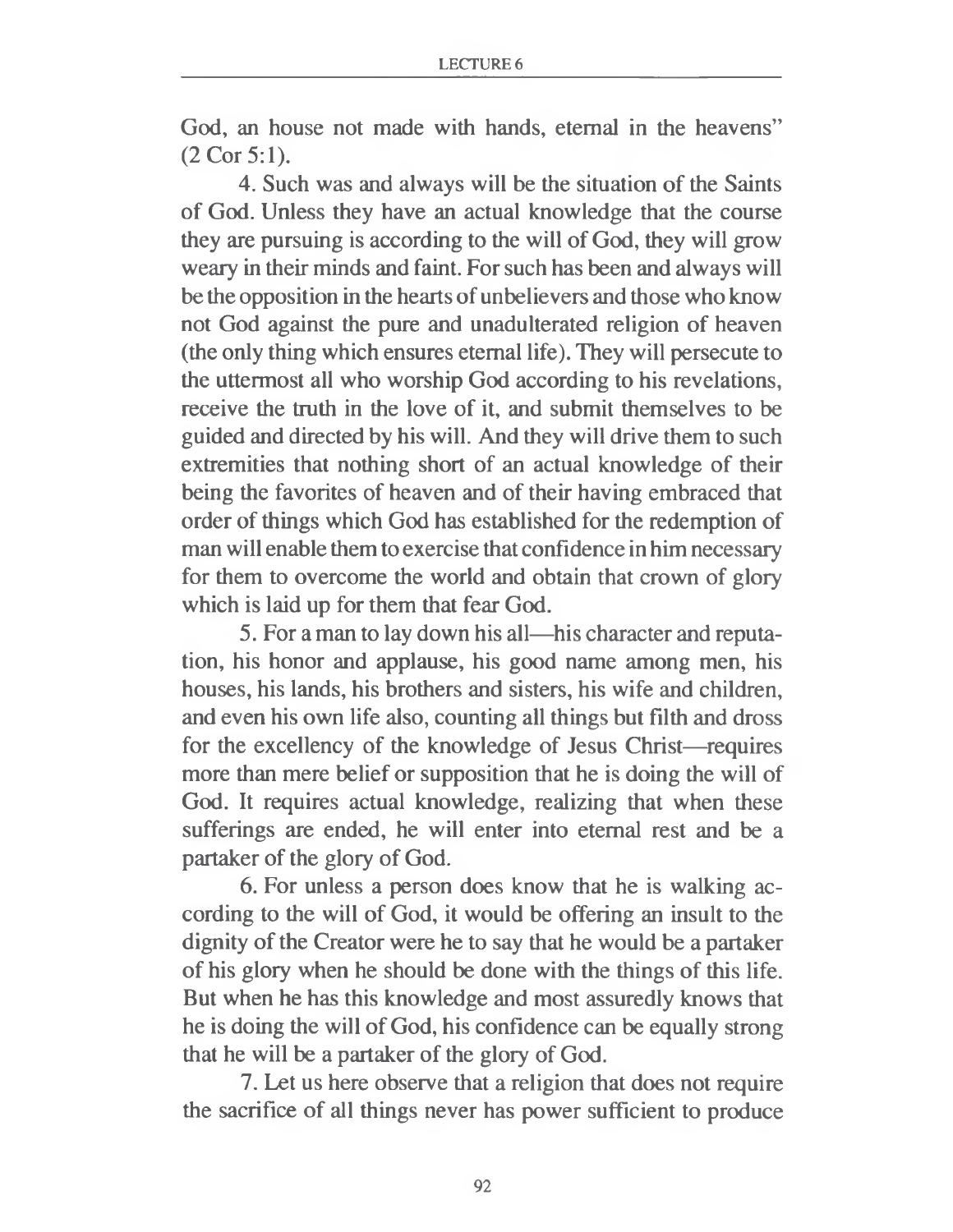the faith necessary unto life and salvation. For from the first existence of man, the faith necessary unto the enjoyment of life and salvation never could be obtained without the sacrifice of all earthly things. It is through this sacrifice, and this only, that God has ordained that men should enjoy eternal life. And it is through the medium of the sacrifice of all earthly things that men do actually know that they are doing the things that are well pleasing in the sight of God. When a man has offered in sacrifice all that he has for the truth's sake, not even withholding his life, and believing before God that he has been called to make this sacrifice because he seeks to do His will, he does know, most assuredly, that God does and will accept his sacrifice and offering and that he has not sought nor will he seek His face in vain. Under these circumstances, then, he can obtain the faith necessary for him to lay hold on eternal life.

8. It is in vain for persons to fancy to themselves that they are heirs with those, or can be heirs with them, who have offered their all in sacrifice, and by this means obtained faith in God and favor with him so as to obtain eternal life, unless they in like manner offer unto him the same sacrifice and through that offering obtain the knowledge that they are accepted of him.

9. It was in offering sacrifices that Abel, the first martyr, obtained knowledge that he was accepted of God. And from the days of righteous Abel to the present time, the knowledge that men have that they are accepted in the sight of God is obtained by offering sacrifice. And in the last days before the Lord comes, he is to gather together his saints who have made a covenant with him by sacrifice. "Our God shall come, and shall not keep silence: a fire shall devour before him, and it shall be very tempestuous round about him. He shall call to the heavens from above, and to the earth, that he may judge his people. Gather my saints together unto me; those that have made a covenant with me by sacrifice" (Ps 50:3-5).

10. Those, then, who make the sacrifice will have the testimony that their course is pleasing in the sight of God. And those who have this testimony will have faith to lay hold on